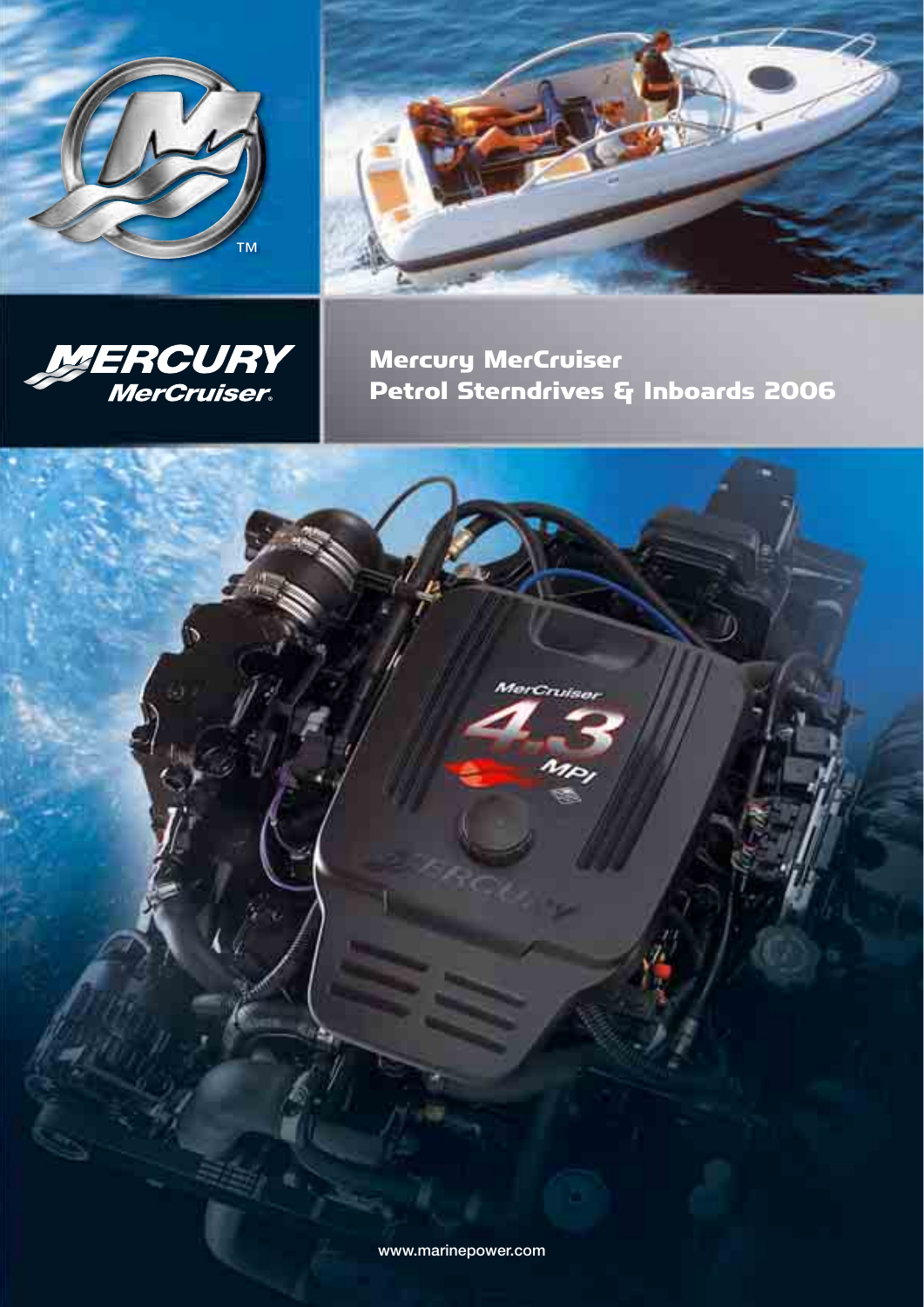

# MERCURY MERCRUISER® CONTINUOUS INNOVATION

Over 40 years ago, MerCruiser® set out to make boating a more pleasurable experience by maximising performance and minimising maintenance.

In the intervening years, we've committed ourselves to building on that initial promise which is why MerCruiser is the worldwide industry leader in sterndrive and inboard power. Whatever your boating choice – whether you run a hot sportsboat, spirited runabout, fine family cruiser, serious fishing craft or hard driven workboat – MerCruiser provides the big power pleasure and reliability.

**BOO QUICKSILVER** 



**Marshall** 

 $\frac{1}{2}$  ,  $\frac{1}{2}$  ,  $\frac{1}{2}$  ,  $\frac{1}{2}$  ,  $\frac{1}{2}$  ,  $\frac{1}{2}$  ,  $\frac{1}{2}$  ,  $\frac{1}{2}$  ,  $\frac{1}{2}$  ,  $\frac{1}{2}$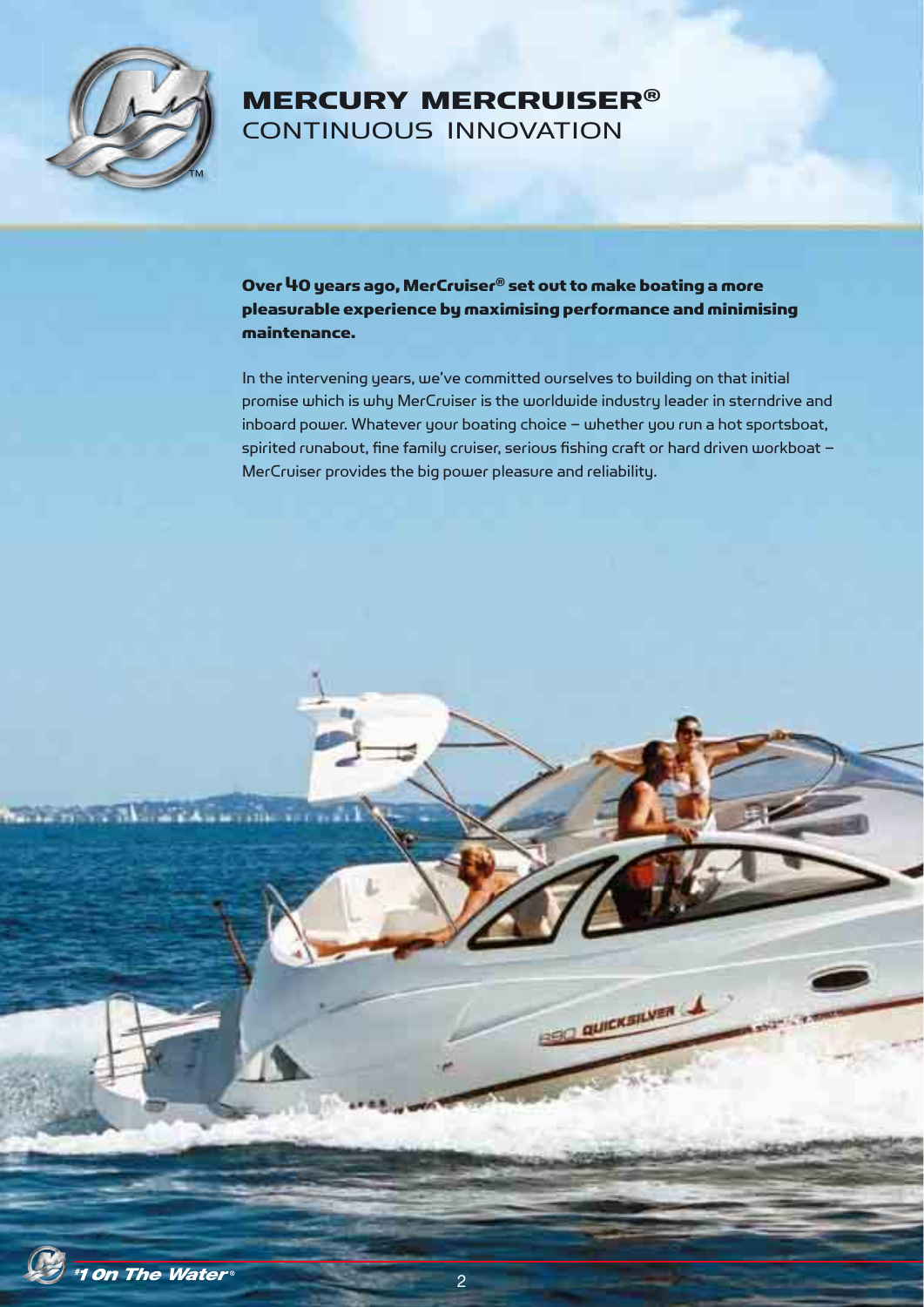

3



# FLUIDLY SMOOTH. DIGITALLY PRECISE





### Simply put, the Digital Throttle & Shift (DTS)

System brings digital precision to the shifting process by totally eliminating traditional cables. Utilizing the power of our PCM 555 controller with a special purpose-built shift solenoid and electronic throttle body, DTS provides an uncommonly smooth, precise shifting feel with responsive throttle control – all with minimal effort. The sustem is now available on nine additional models in the MerCruiser line up extending the options on Bravo sterndrive models from the 5.0 MPI to the MX 6.2 MPI and the 350 MAG and MX 6.2 MPI inboards.



#### TURN-KEY STARTING (TKS) SYSTEM FOR CARBURETTED ENGINES

MerCruiser developed the new TKS Sustem, which utilizes a redesigned carburettor with an automatic fuel-enrichment system instead of a traditional choke. TKS produces instant, effortless starts at the turn of a key – even in cold weather. Turn-key starting is now standard on all carburetted sterndrive and inboard engines. The redesigned carburettor can also be retrofitted to MerCruiser products manufactured since 1997.

## GEN III COOL FUEL MODULE

This integrated unit packages fuel pumps, pressure regulator, water-separating fuel filter, and fuel cooler into one easy-to-access unit. The design boasts 16 fewer connection points for added reliability and reduces operating sound levels by 8 decibels. This third-generation version is standard on all Bravo® MPI and inboard MPI models.

#### 496 MAG/8.1S SERPENTINE BELT **SYSTEM**

Noise and vibration are reduced and overall durability and reliability increased by this new belt drive system with a dynamic belt tensioner.

*www.marinepower.com*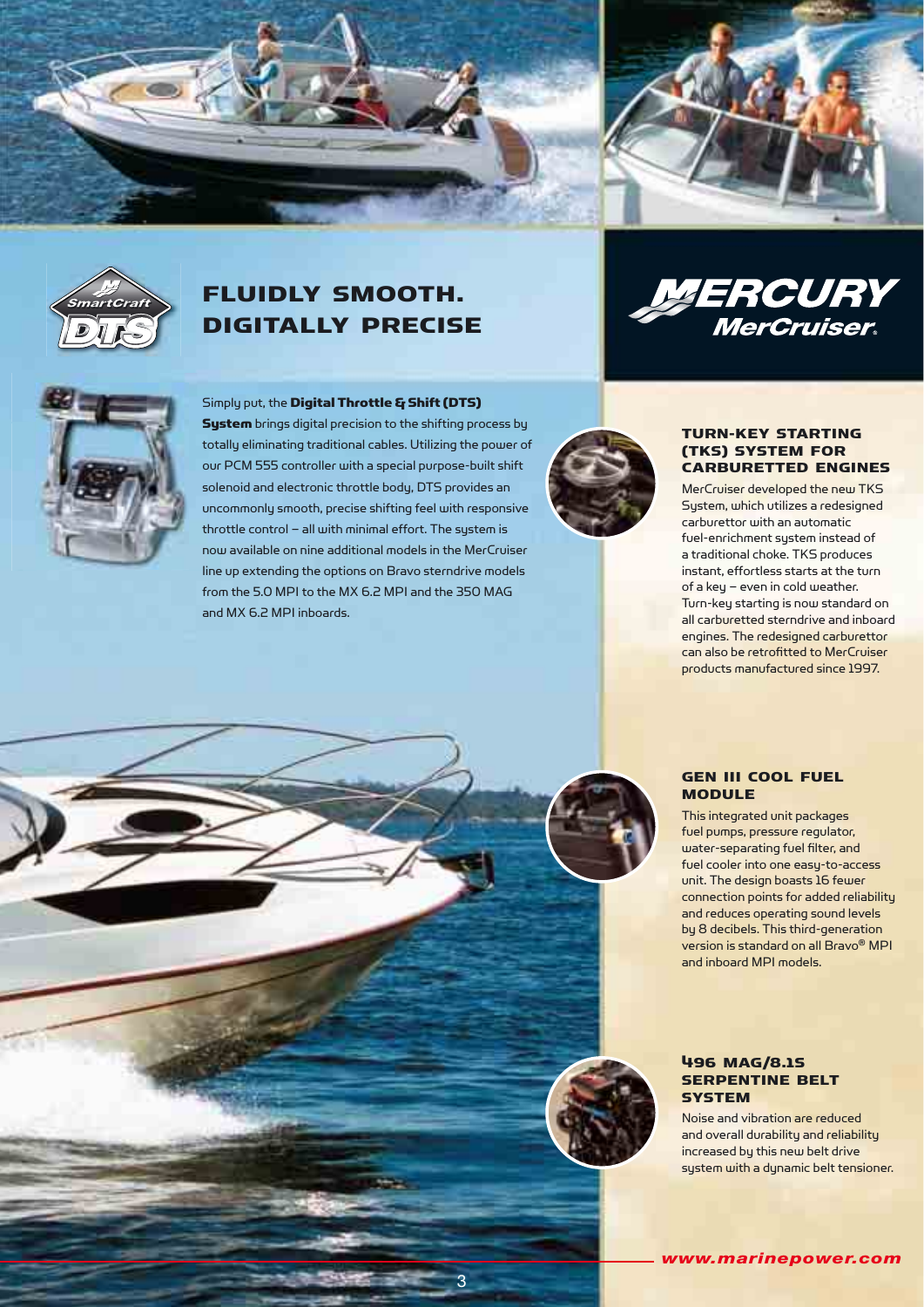

**STERNDRIVES** MEETING YOUR SPECIFIC NEEDS 135 hp – 425 hp

#### ALPHA WATER DRAIN **SYSTEM**

This water drain system is easy to access and operate. It's available on all SmartCraft MPI models coupled to the Alpha® drive.

#### EASY-ACCESS DRIVE LUBE MONITOR

Easily accessed on all petrol sterndrive engines, the drive lubricant can be checked and refilled from inside the boat. Drive lube level is also electronically monitored through Engine Guardian or Audio Warning Sustem.

### EASY OIL DRAIN **SYSTEMS**

Changing your boat's engine oil has never been easier or faster. Our easy oil drain system is standard on all petrol sterndrive models.

## POWER TRIM XD

Couples precise trim position with drive protection to cushion the drive unit during impact. A hydraulic memory system returns the drive to the previous trim position so you maintain steering control.

#### SHIFT SYSTEM REFINEMENT

The shift system on all sterndrives has been improved to provide smoother, easier shifting.

## MERCATHODE® CORROSION PROTECTION

MerCathode actively protects the underwater hardware from galvanic corrosion. MerCathode electronic corrosion protection system is standard on all Bravo drives and available as a kit on Alpha drives. For added peace of mind, MerCruiser offers the industry's only three-year limited warranty against corrosion failure.

## PROTECTIVE ANODES

Bolstering the MerCathode corrosion protection system, all Bravo Three drives feature additional protective anodes on the anticavitation plate and propshaft.



Every boater has unique requirements, which is why MerCruiser offers petrol sterndrives to meet almost every application from fishing, to cruising, to racing.

Every new petrol multi-port fuel injected (MPI) sterndrive comes complete with our performance-enhancing SmartCraft® technology which monitors and fine-tunes your engine for maximum efficiency thanks to features such as multi-port fuel injection and Engine Guardian™. The result is a powerful combination of protection and performance.

Mercury MerCruiser's highly responsive, carburetted petrol power runs from 135 hp propshaft to 250 hp, with a choice of four universally popular sterndrive models, all with excellent power-to-weight ratios. These carburettor MerCruisers are outstanding value per horsepower.

#### AUDIO WARNING SYSTEM

Our Audio Warning System warns you of low oil pressure, high engine temperature, excessive transmission temperatures (inboards), and low drive lubricant (sterndrives). Standard on all petrol models, including the 3.0L sterndrive.

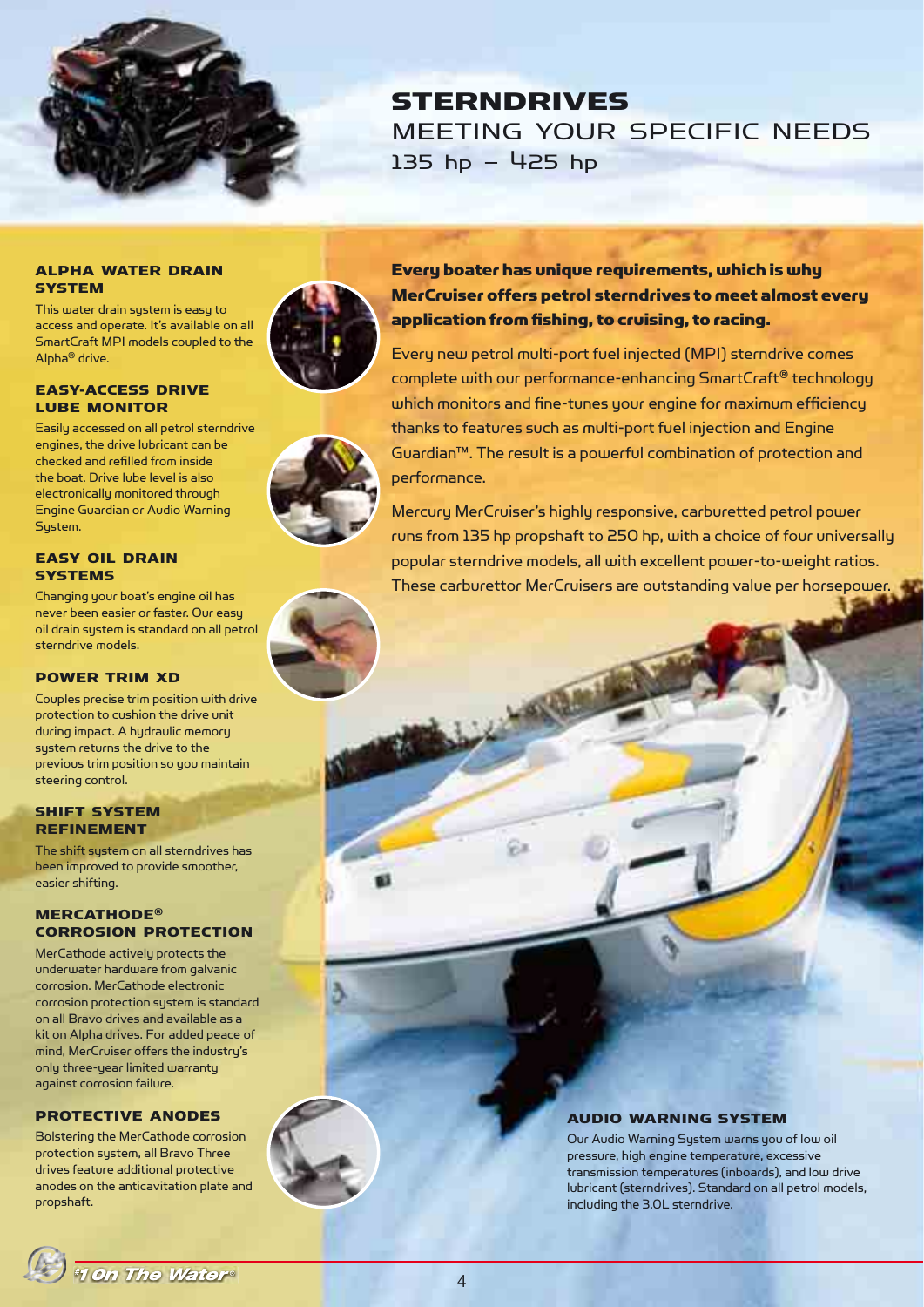

ALPHA ONE

Straightforward, solid, versatile, fast and the biggest selling sterndrive of all time. The ideal for runabouts and small cruisers.



#### BRAVO ONE

This famous drive excels under the high stress requirements of performance boats. Heavy duty, yet entirely hudrodunamic.



#### BRAVO TWO

The favourite drive for big family cruisers, getting on plane quickly then facilitating lower engine revolutions for superior fuel economy.

# MERCRUISER DRIVES

## MORE CHOICE FOR MORE PLEASURE

Boaters are always looking for more power, more options, more durability which is why MerCruiser produces the biggest range of drives in the business. We cover every application imaginable and whether you choose Alpha or Bravo drives with their smooth, quiet shifting or the durable Bravo X Series, or the innovative Dry-Sump Six, you're assured of peak performance and maximum durability.

#### ALPHA DRIVES

All Alpha drive MPI models feature revised engine-management programming for reduced shift effort and less noise, vibration and harshness.

### BRAVO DRIVES

The new Bravo drives are the smoothest-shifting sterndrives available. A new shift lever and back cover on all Bravo models provide a more defined neutral position, and a new clutch design makes shifting dramatically smoother with an 85% reduction in shift-related noise, vibration and harshness. Bravo Three drives get a redesigned thrust bearing for even longer life. And a new ribbed top cap on X models provides greater structural integrity and facilitates cooling.



#### MAINTENANCE-FREE HINGE PINS

All Alpha and Bravo drives have maintenance-free hinge pins. No more lubrication required, ever.



### BRAVO THREE

The leader in twin, counter-rotating propeller sterndrives, designed for raillike holding through turns and still faster acceleration.



#### BRAVO X

Designed specially for big block 8.1-litre engines, this is a super strength drive with high performance attributes.



#### BRAVO XR

Direct from the Factory Class winners' circle and available for your boat, the XR Drives are all about performance and being first to the checkered flag.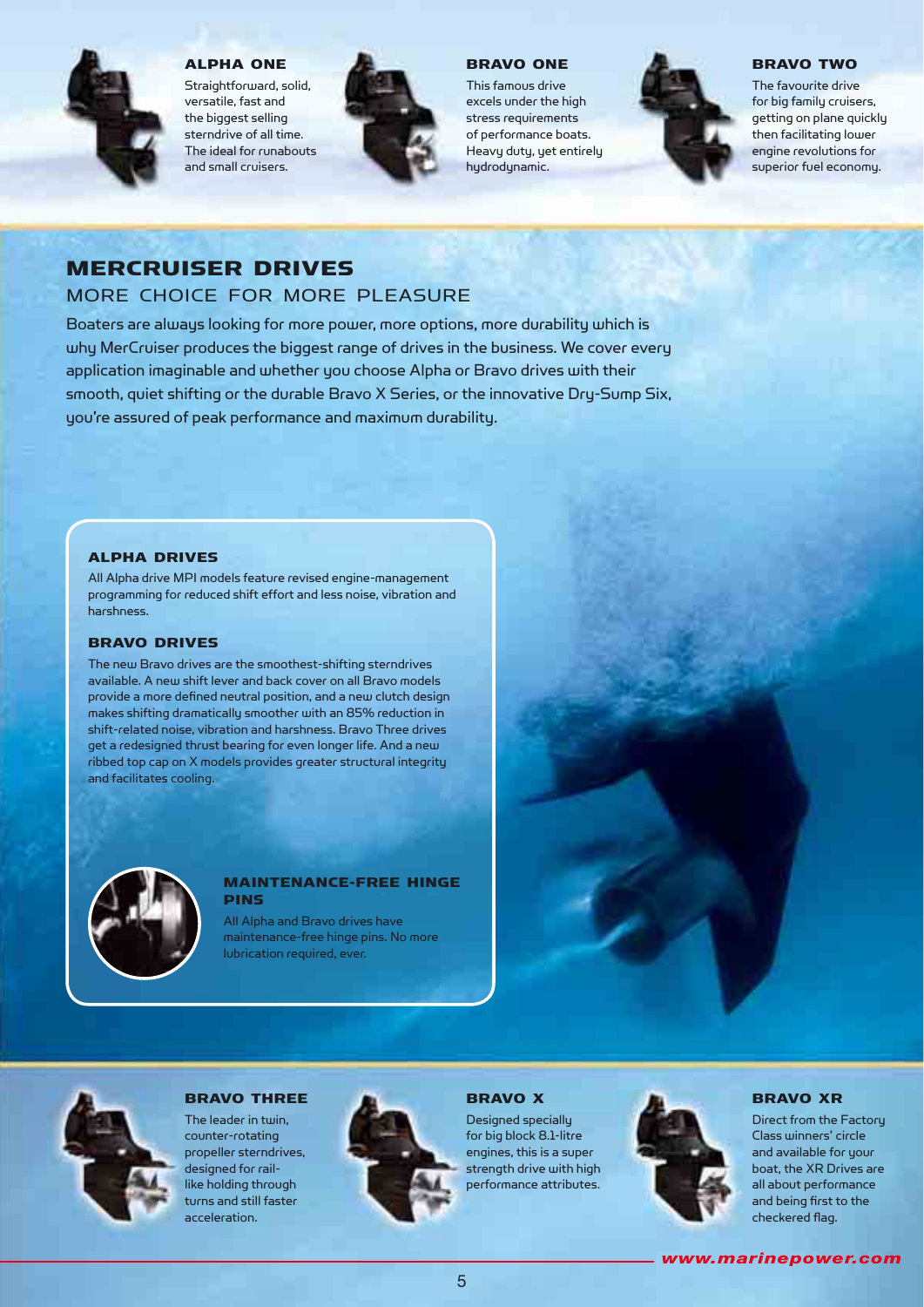# INBOARDS EXHILARATION IS ASSURED 260 hp – 420 hp



The MerCruiser reputation for unsurpassed performance and reliability extends to our inboards which feature virtually maintenance-free Horizon™ engine technology plus 3 years of factory-backed product protection and 3-year extended maintenance cycle.

But that's only the beginning of the good news. We offer inboards for a wide range of applications in horsepowers ranging from 260 to 420 hp. And now all MPI inboard models come complete with SmartCraft technology which monitors and fine-tunes your engine for peak efficiency and performance through features like our multi-port fuel injection system, Engine Guardian and more. A powerful combination of protection and performance.

#### AIR-ACTUATED SINGLE-POINT WATER DRAIN

A hand-operated air pump drains the raw-water cooling circuit through two easily accessible valves located low on the engine. Standard or optional depending on specific model.

#### DRY-JOINT EXHAUST

Used on all MerCruiser V-6 and V-8 models, our dry-joint exhaust designs virtually eliminate the risk of water finding its way into critical engine components.

#### ENGINE GUARDIAN

A standard feature on all MerCruiser MPI engines with SmartCraft technology, Engine Guardian works with the Audio Warning System to monitor and protect against engine, drive or transmission damage if monitored temperatures or pressures vary from the normal range.

#### MULTI-PORT FUEL INJECTION SYSTEM

The MPI sustem injects fuel into an intake port adjacent to each cylinder. This results in a precisely tuned and efficient engine offering exceptional acceleration, throttle response and dependable turnkey starting.

### 8.1S INBOARD ELECTRIC SHIFT TRANSMISSION

All inboard engines equipped with SmartCraft DTS feature the new electric shift transmission. The system delivers reliable shifts and exceptional durability via solenoid-controlled hydraulics to shift gears and pressure sensors that monitor clutch-pack performance for Transmission Guardian.

# TOW SPORTS INBOARDS

### THE POWER TO HAVE FUN

Who could ever imagine a world without watersports? We couldn't, which is why we produce inboards to help Tow Sports enthusiasts maximise the fun factor. Our entire line-up, from the stellar Black Scorpion to the new MX 6 MPI™ SmartCraft model offers the kind of performance to get you skimming over the water thanks to responsive, reliable power which is founded on 40 years of practice.

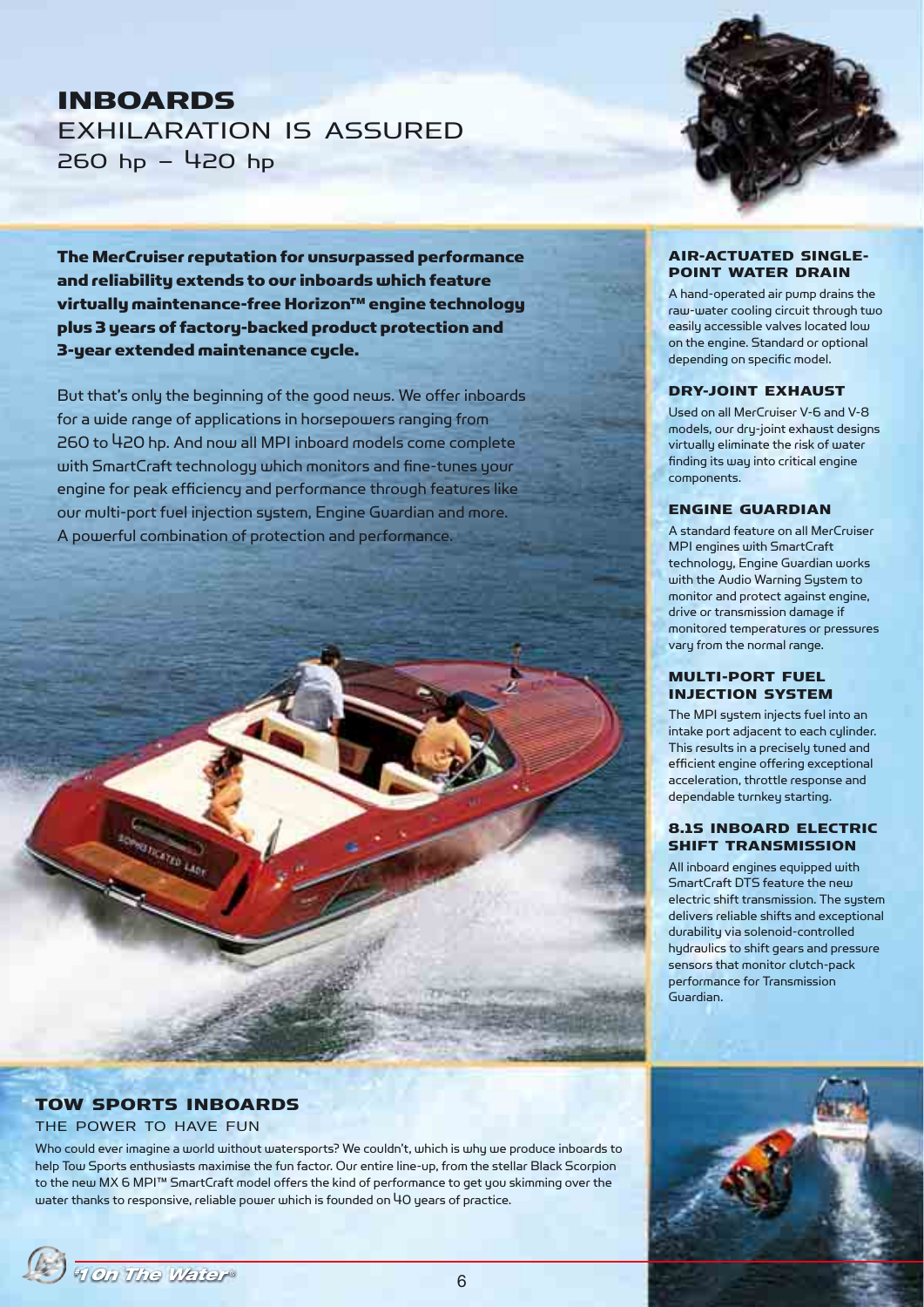# MERCURY MERCRUISER PETROL ENGINE SPECIFICATIONS



|                                      | <b>SmartCraft</b> | Horsepower      | <b>Displacement</b><br>Liter/CID | Cylinders | <b>Fuel System</b> | <b>Digital Throttle</b><br>& Shift Option | <b>Closed-Cooling</b> | <b>Water Drain System*</b> |                      | <b>Drive Options</b>                                                         | <b>Total Weight</b><br>(kg)                                            |
|--------------------------------------|-------------------|-----------------|----------------------------------|-----------|--------------------|-------------------------------------------|-----------------------|----------------------------|----------------------|------------------------------------------------------------------------------|------------------------------------------------------------------------|
| <b>STERNDRIVES</b>                   |                   |                 |                                  |           |                    |                                           |                       | Alpha                      | <b>Bravo/Inboard</b> |                                                                              |                                                                        |
| 496 MAG High Output<br>(HO)          | Yes               | 425 hp (317 kW) | 8.1/496                          | $V-8$     | <b>MPI</b>         | Yes                                       | Standard              | N/A                        | Standard             | Bravo One X, Bravo Two X,<br>Bravo Three X/XR,<br>Bravo One XR               | Bravo One X, XR: 544<br>Bravo Two X: 551<br>Bravo Three X, XR: 556     |
| <b>496 MAG</b>                       | Yes               | 375 hp (280 kW) | 8.1/496                          | $V-8$     | <b>MPI</b>         | Yes                                       | Standard              | N/A                        | Standard             | Bravo One, Bravo Two,<br>Bravo Three, Bravo One XR,<br><b>Bravo Three XR</b> | Bravo One: 544<br>Bravo Two: 553<br>Bravo Three: 557                   |
| MX6.2 MPI Horizon                    | Yes               | 320 hp (239 kW) | 6.2/377                          | $V-8$     | <b>MPI</b>         | Yes                                       | Standard              | N/A                        | Standard             | Bravo One, Bravo Two,<br>Bravo Three                                         | Bravo One: 475<br>Bravo Two: 482<br>Bravo Three: 486                   |
| <b>MX6.2 MPI</b>                     | Yes               | 320 hp (239 kW) | 6.2/377                          | $V-8$     | <b>MPI</b>         | Yes                                       | Kit                   | N/A                        | Optional             | Bravo One, Bravo Two,<br><b>Bravo Three</b>                                  | Bravo One: 451<br>Bravo Two: 459<br>Bravo Three: 463                   |
| 350 MAG MPI Horizon                  | Yes               | 300 hp (224 kW) | 5.7/350                          | $V-8$     | <b>MPI</b>         | Yes                                       | Standard              | N/A                        | Standard             | Bravo One, Bravo Two,<br><b>Bravo Three</b>                                  | Bravo One: 475<br>Bravo Two: 482<br>Bravo Three: 486                   |
| 350 MAG MPI                          | Yes               | 300 hp (224 kW) | 5.7/350                          | $V-8$     | <b>MPI</b>         | Yes                                       | Kit                   | N/A                        | Optional             | Alpha, Bravo One,<br>Bravo Two, Bravo Three                                  | Alpha: 433<br>Bravo One: 451<br>Bravo Two X: 459<br>Bravo Three X: 463 |
| <b>5.0 MPI</b>                       | Yes               | 260 hp (194 kW) | 5.0/305                          | $V-8$     | <b>MPI</b>         | Yes                                       | Optional or Kit       | Standard                   | Optional             | Alpha, Bravo One,<br>Bravo Two, Bravo Three                                  | Alpha: 433<br>Bravo One: 451<br>Bravo Two: 459<br>Bravo Three: 463     |
| 5.71                                 | No                | 250 hp (186 kW) | 5.7/350                          | $V-8$     | TKS Carb           | No                                        | Kit                   | N/A                        | N/A                  | Alpha, Bravo One,<br>Bravo Two, Bravo Three                                  | Alpha: 430<br>Bravo One: 449<br>Bravo Two: 456<br>Bravo Three: 460     |
| <b>5.OL</b>                          | No                | 220 hp (164 kW) | 5.0/305                          | $V-8$     | TKS Carb           | No                                        | Kit                   | N/A                        | N/A                  | Alpha, Bravo One,<br>Bravo Two, Bravo Three                                  | Alpha: 430<br>Bravo One: 449<br>Bravo Two: 456<br>Bravo Three: 460     |
| <b>4.3 MPI</b>                       | Yes               | 220 hp (164 kW) | 4.3/262                          | $V - 6$   | <b>MPI</b>         | No                                        | Optional or Kit       | Standard                   | Optional             | Alpha, Bravo Two,<br><b>Bravo Three</b>                                      | Alpha: 393<br>Bravo Two: 414<br>Bravo Three: 419                       |
| 4.3L                                 | No                | 190 hp (142 kW) | 4.3/262                          | $V-6$     | TKS Carb           | No                                        | Optional or Kit       | N/A                        | N/A                  | Alpha, Bravo Two,<br>Bravo Three                                             | Alpha: 385<br>Bravo Two: 405<br>Bravo Three: 410                       |
| 3.OL                                 | No                | 135 hp (101 kW) | 3.0/181                          | Inline-4  | TKS Carb           | No                                        | Optional or Kit       | Standard                   | N/A                  | Alpha                                                                        | Alpha: 288                                                             |
| <b>INBOARDS</b>                      |                   |                 |                                  |           |                    |                                           |                       |                            |                      |                                                                              |                                                                        |
| 8.15 High Output (HO)                | Yes               | 420 hp (313 kW) | 8.1/496                          | $V-8$     | <b>MPI</b>         | Yes                                       | Standard              | N/A                        | Standard             | N/A                                                                          | 513                                                                    |
| 8.15 Horizon                         | Yes               | 370 hp (276 kW) | 8.1/496                          | $V - B$   | <b>MPI</b>         | Yes                                       | Standard              | N/A                        | Standard             | N/A                                                                          | 513                                                                    |
| MX6.2 MPI Horizon                    | Yes               | 320 hp (239 kW) | 6.2/377                          | $V-8$     | <b>MPI</b>         | Yes                                       | Standard              | N/A                        | Standard             | N/A                                                                          | 431                                                                    |
| <b>MX6.2 MPI</b>                     | Yes               | 320 hp (239 kW) | 6.2/377                          | $V-8$     | <b>MPI</b>         | Yes                                       | Optional              | N/A                        | Optional             | N/A                                                                          | 390                                                                    |
| 350 MAG MPI Horizon                  | Yes               | 300 hp (224 kW) | 5.7/350                          | $V-8$     | <b>MPI</b>         | Yes                                       | Standard              | N/A                        | Standard             | N/A                                                                          | 427                                                                    |
| 350 MAG MPI                          | Yes               | 300 hp (224 kW) | 5.7/350                          | $V-8$     | <b>MPI</b>         | Yes                                       | Optional              | N/A                        | Optional             | N/A                                                                          | 390                                                                    |
| 5.71                                 | No                | 260 hp (194 kW) | 5.7/350                          | $V-8$     | TKS Carb           | No                                        | Kit                   | N/A                        | N/A                  | N/A                                                                          | 400                                                                    |
| <b>TOW SPORTS</b><br><b>INBOARDS</b> |                   |                 |                                  |           |                    |                                           |                       |                            |                      |                                                                              |                                                                        |
| <b>MX 6.2 Black Scorpion</b>         | Yes               | 340 hp (254 kW) | 6.2/377                          | $V-8$     | <b>MPI</b>         | No                                        | N/A                   | N/A                        | N/A                  | N/A                                                                          | 373                                                                    |
| <b>Black Scorpion</b>                | Yes               | 330 hp (246 kW) | 5.7/350                          | $V-8$     | <b>MPI</b>         | No                                        | N/A                   | N/A                        | N/A                  | N/A                                                                          | 373                                                                    |
| 350 MAG MPI                          | Yes               | 315 hp (235 kW) | 5.7/350                          | $V-8$     | <b>MPI</b>         | No                                        | N/A                   | N/A                        | N/A                  | N/A                                                                          | 369                                                                    |
| 5.7L                                 | No                | 270 hp (201 kW) | 5.7/350                          | $V-8$     | TKS Carb           | No                                        | N/A                   | N/A                        | N/A                  | N/A                                                                          | 379                                                                    |

#### General Notes

• Approximate engine and drive weights. Individual units may vary slightly.

• Option availability determined by boat manufacturer within its boat model offerings.

• Performance obtained and corrected in accordance with SAE J1228 crankshaft power.

• All models and specifications are subject to change without notice or without incurring obligations to modify previously manufactured products.

\* MerCruiser offers a variety of easy water drain strategies depending upon application, design and in some cases by boat model. The Alpha drain systems typically involve turning a handle or removing quick-connect hoses to drain. The Bravo/Inboard water drain systems are also found on most closed-cooled models and are activated by pressurized air. Some OEM customers request these systems be removed.

## CUMMINS MERCRUISER DIESEL

#### THE NEW WAVE IN DIESEL MARINE POWER

Cummins MerCruiser Diesel delivers a new wave of marine diesel power that brilliantly advances the science of marine diesel technology. Improvements in fuel efficiency translate into extended range and savings at the pump. These environmentally friendly engines offer comfortable cruising and benefit from low noise and vibration. Improvements in compact designs and power to weight ratios, means that the MerCruiser Diesel series engines are now a reality for a far wider range of pleasure boats and commercial applications.